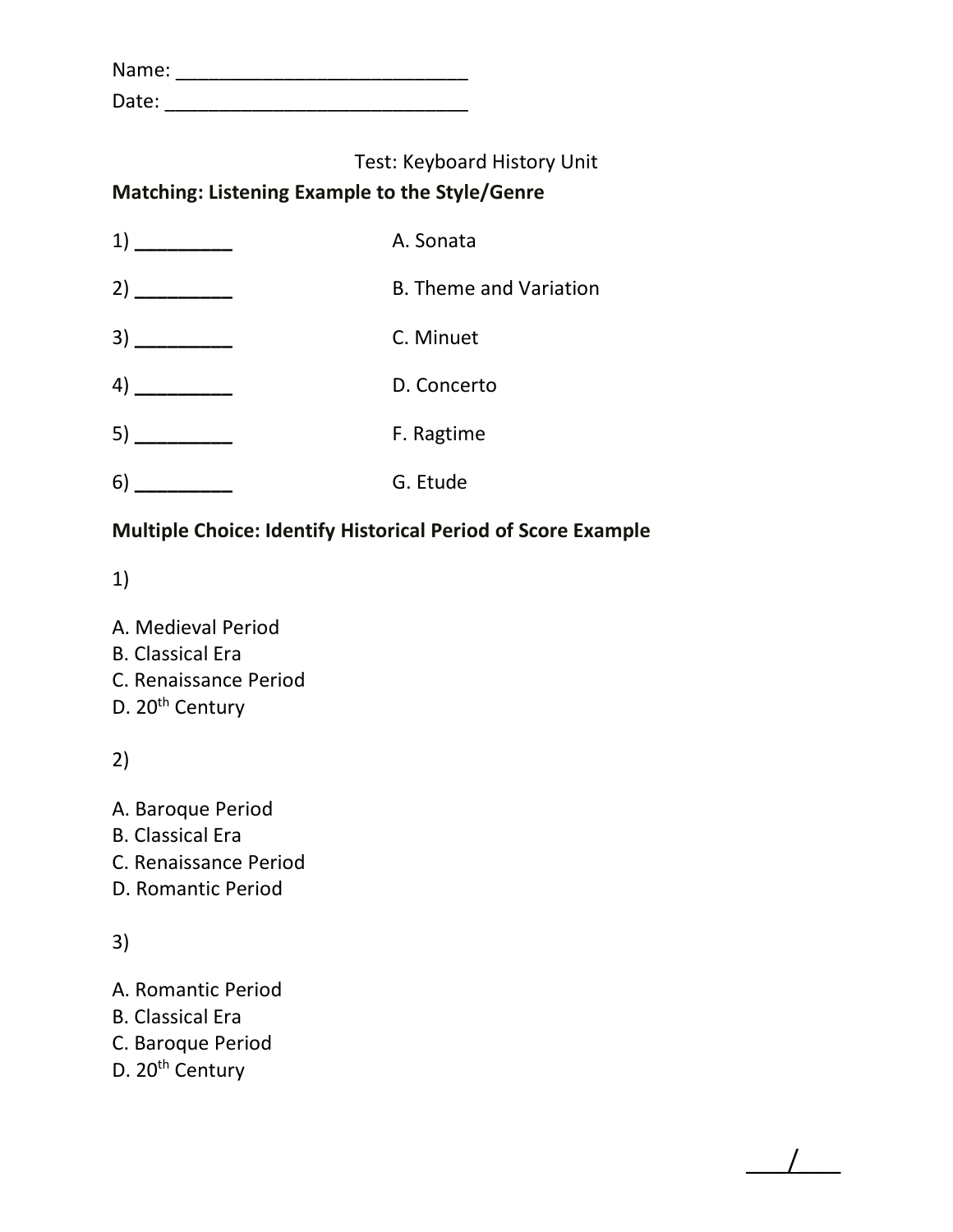| Name: |  |  |  |
|-------|--|--|--|
| Date: |  |  |  |

 $\overline{\phantom{a}}$ 

4)

A. Romantic Period B. Classical Era C. Renaissance Period D. 20<sup>th</sup> Century

5)

A. Romantic Period B. Classical Era C. Renaissance Period D. 20<sup>th</sup> Century

6)

- A. Medieval Period
- B. Classical Era
- C. Baroque Period
- D. 20<sup>th</sup> Century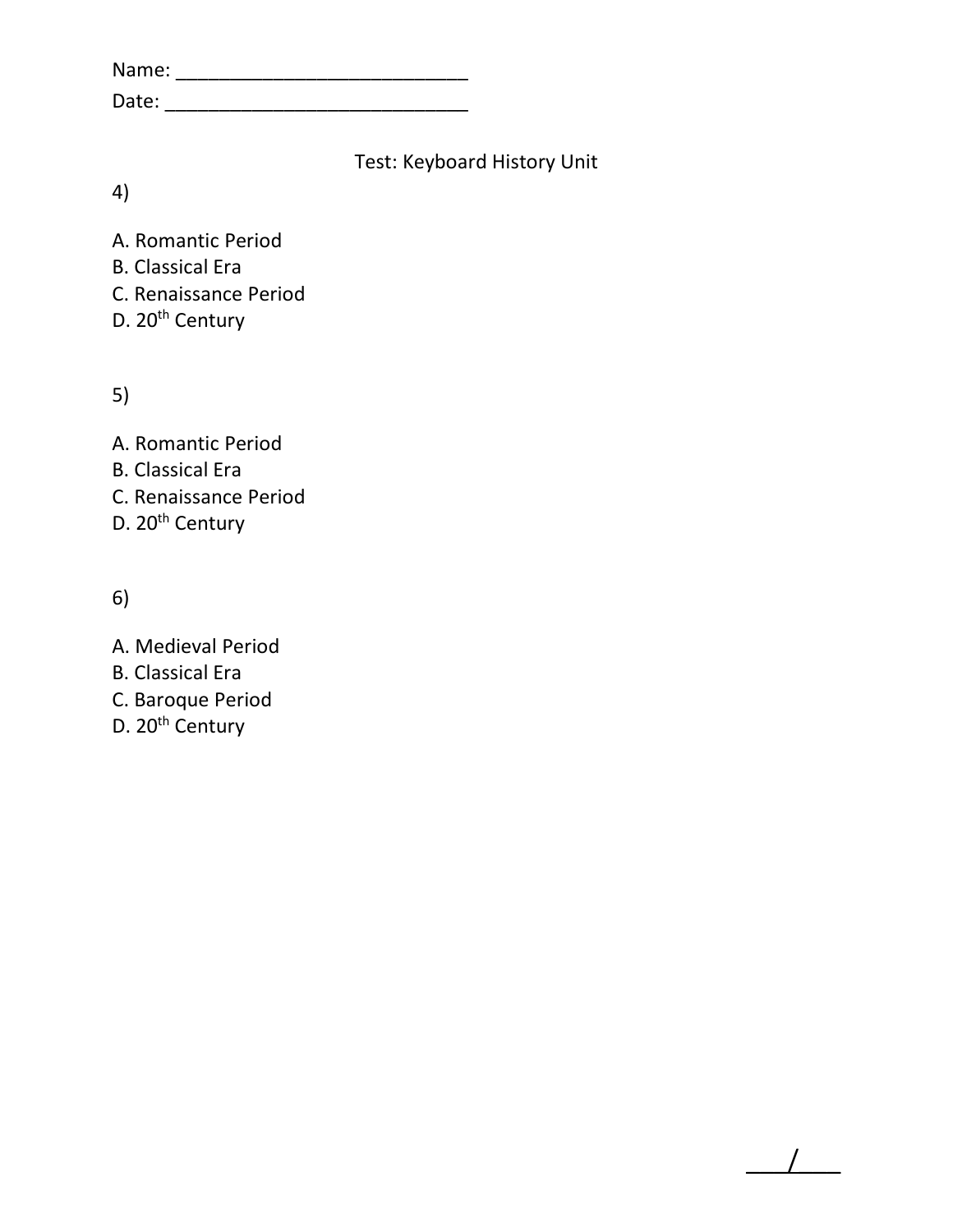| Name: |  |  |  |
|-------|--|--|--|
| Date: |  |  |  |

#### **True/False: Keyboard and Music History**

- **1) \_\_\_\_\_\_\_\_\_** During the Romantic Era, the organ served as the primary keyboard instrument.
- **2) \_\_\_\_\_\_\_\_\_** There is more published sheet music from more recent historical periods .
- **3) \_\_\_\_\_\_\_\_\_** The Classical Era ended at the birth of Johann Sebastian Bach.
- **4) \_\_\_\_\_\_\_\_\_** In the Medieval Period, music was played primarily for the Royal Court and for Sacred Services.
- **5) \_\_\_\_\_\_\_\_\_** From the Medieval Period, there is not a substantial amount of piano music because it was never composed.
- **6)** In the Renaissance Period, I would go to the local symphony hall if I wanted to listen to live music.
- **7) \_\_\_\_\_\_\_\_\_** The pianoforte was named after its Giacomo Pianoforte.
- **8) \_\_\_\_\_\_\_\_\_** Renaissance and Baroque musicians most likely started their careers with piano lessons.
- **9) \_\_\_\_\_\_\_\_\_** The pianoforte was invented because the harpsichord was too difficult to learn.

 $\overline{\phantom{a}}$ 

**10)** Why was Alexander Reinagle never a published composer?